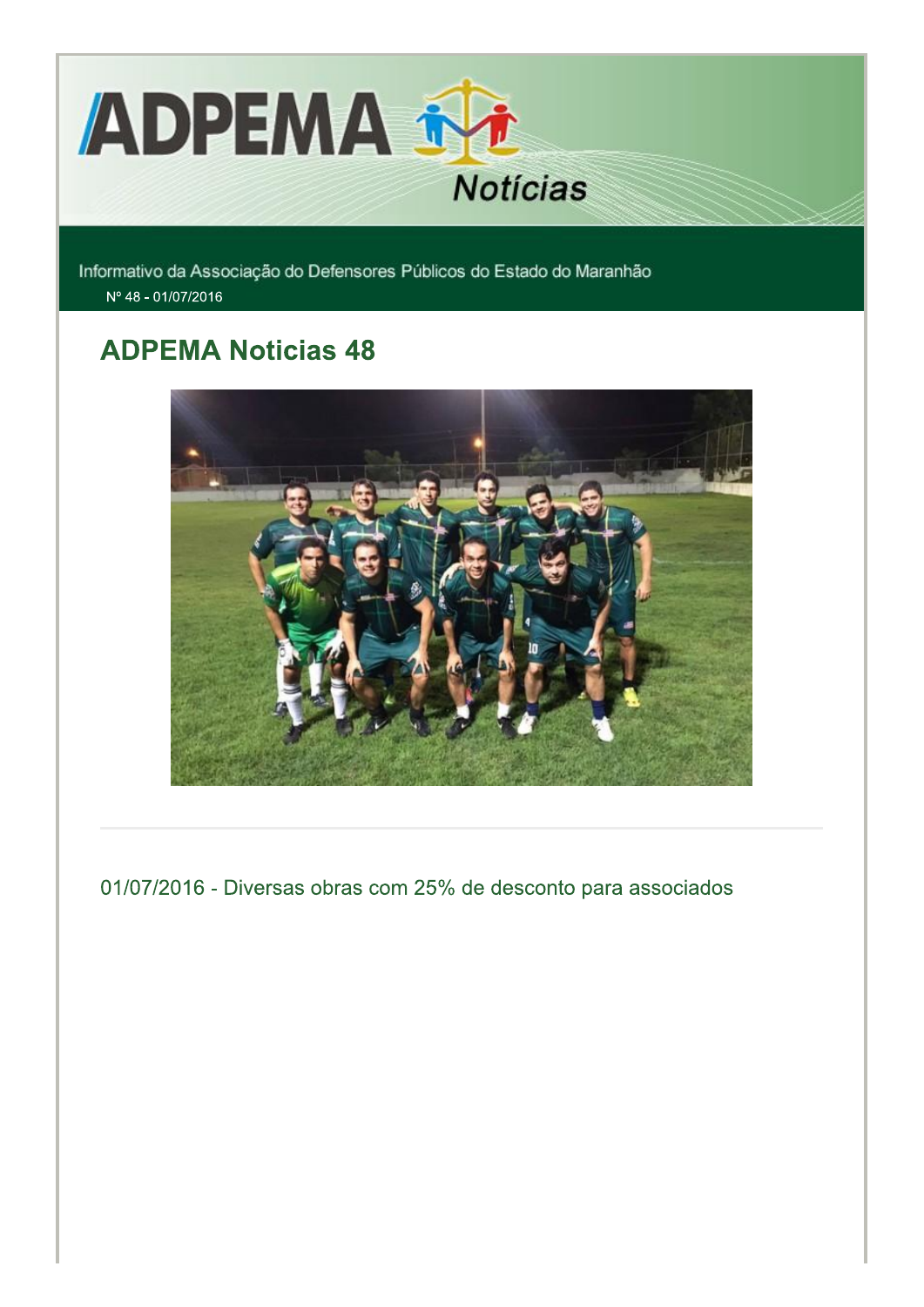

A ANADEP em parceria com a Juruá Editora oferece mais de 3.600 obras com 25% de desconto para os associados! Quem tiver interesse basta acessar o site www.jurua.com.br ou ligar na Televendas (41) 3352-1200. A editora oferece várias opções de títulos e formas de pagamento!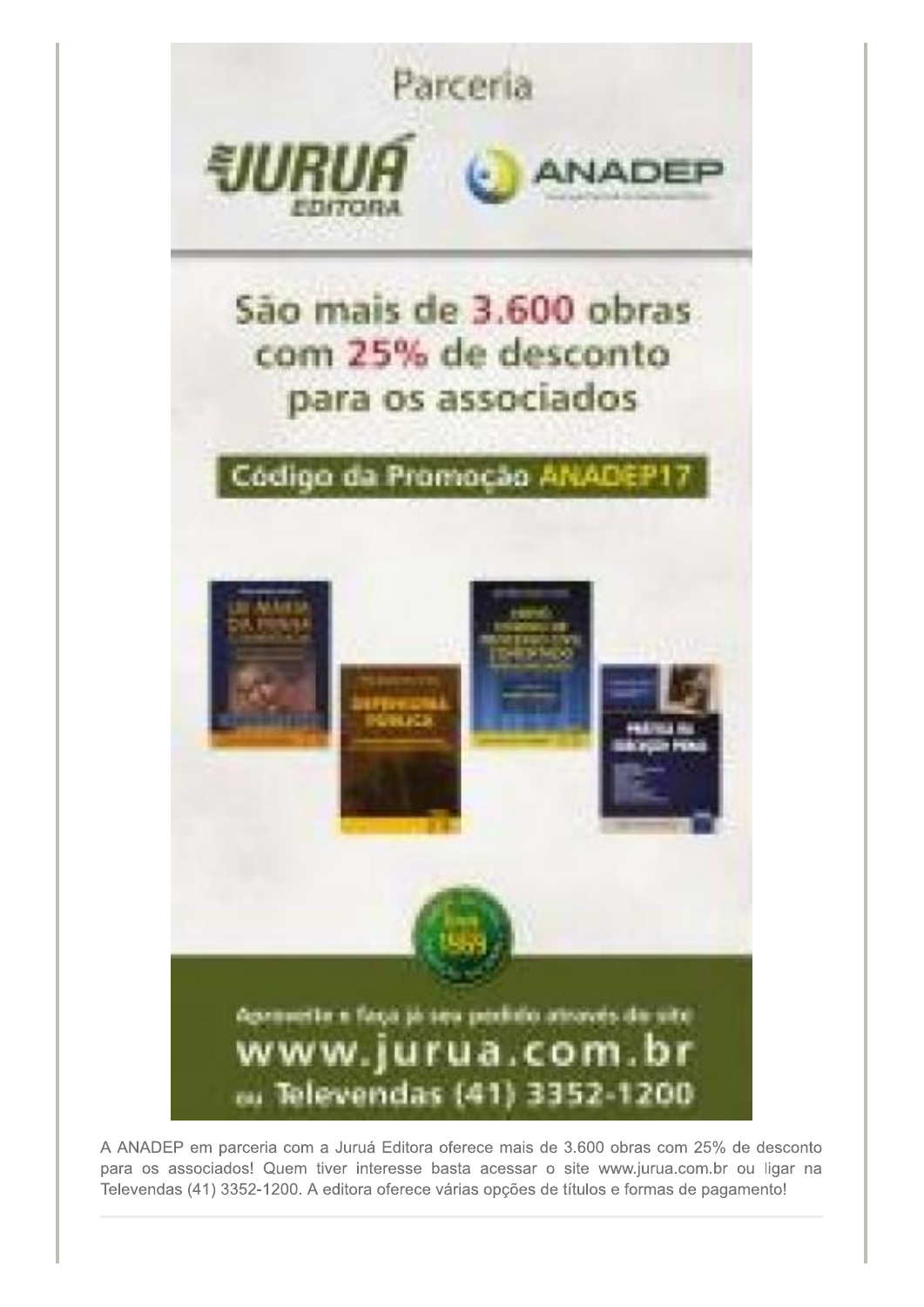## 01/07/2016 - DPE e MPMA solicitam medidas para melhoria de iluminação pública



Para otimizar a iluminação pública em Cedral, a Defensoria Pública Estadual (DPE/MA) e o Ministério Público do Maranhão (MPMA) ajuizaram, em 22 de junho, Ação Civil Pública com pedido de liminar (ACP) contra o Município, requerendo, em caráter liminar, a instalação e/ou a reposição, em 30 dias, das lâmpadas LED dos postes nas vias da cidade.

Além de serem mais resistentes e mais duráveis, lâmpadas LED (diodo emissor de luz, em inglês) fornecem mais luminosidade do que as comuns, usando menos energia elétrica.

Formulada pelo titular da Promotoria de Justiça da Comarca, Ariano Tércio Silva de Aguiar, e pela Defensora Pública Associada, Cláudia Isabelle Damous, a ACP foi motivada por um abaixoassinado de moradores, solicitando melhorias na iluminação pública nas vias do município.

Outra solicitação é a suspensão da cobrança da Contribuição para Custeio do Serviço de Iluminação Pública (CIP) dos residentes das áreas prejudicadas pela ineficiência do serviço de iluminação pública.

O MPMA já havia encaminhado uma Recomendação ao Município, requerendo a adoção de providências para o aperfeiçoamento do serviço. A administração municipal não adotou nenhuma medida para solucionar o problema.

Em caso de descumprimento, a DPE e MPMA solicitam o estabelecimento de multa no valor de R\$ 1 mil diários.

Fonte: Ascom MPMA

30/06/2016 - Defensoria Pública do Maranhão cobra melhorias na rede de saneamento básico do bairro do João Paulo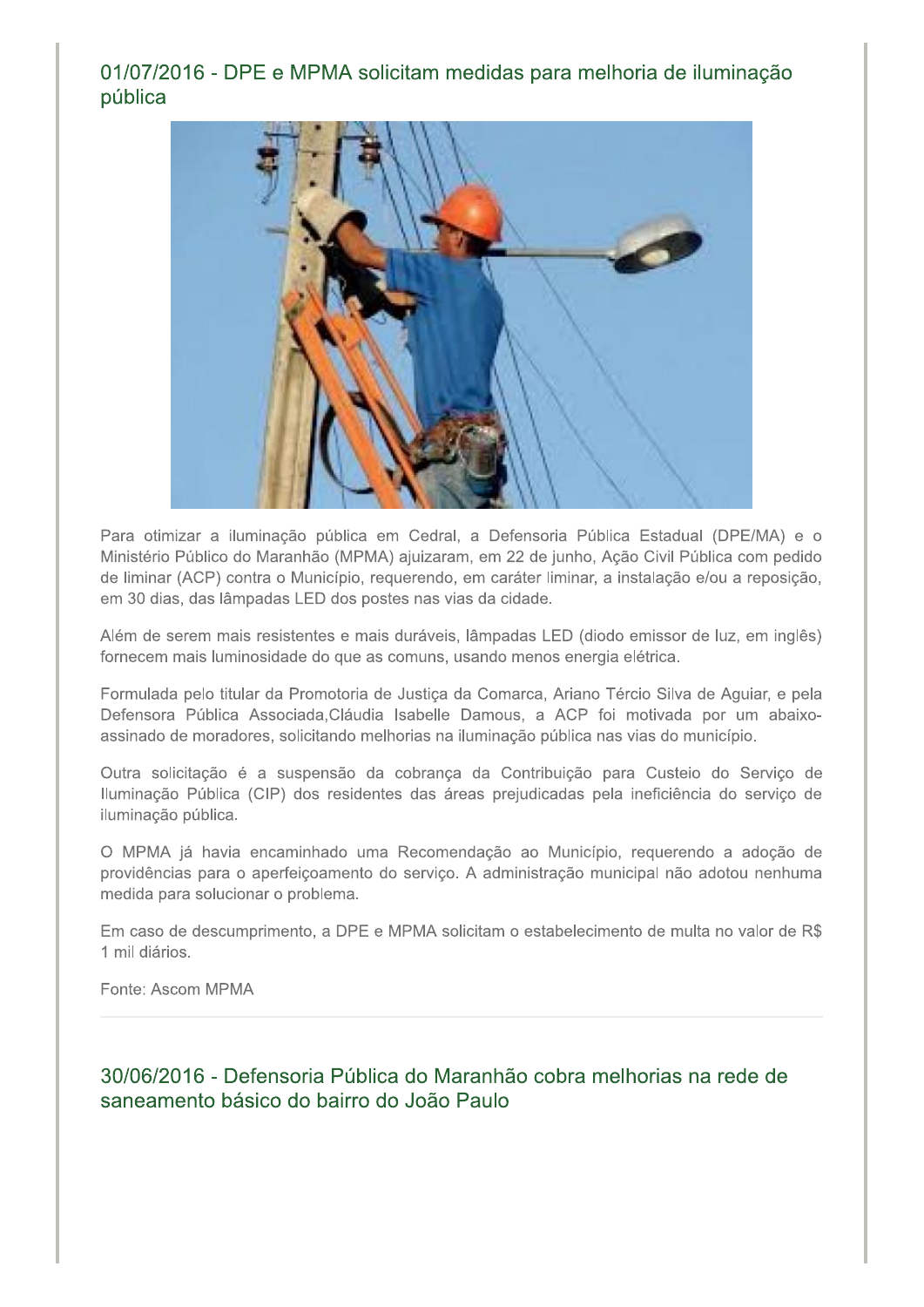

Com o objetivo de beneficiar a comunidade do bairro do João Paulo, sobretudo os moradores na Rua da Felicidade, via que recebe grande parte dos detritos da região, o Núcleo de Defesa do Consumidor (Nudecon), da Defensoria Pública do Estado do Maranhão (DPE//MA), encaminhou à Caema e à Prefeitura de São Luís ofício solicitando melhorias na coleta de água e esgoto da região. As demandas foram extraídas de relatório produzido pelo Conselho Regional de Engenharia e Agronomia (Crea) e Faculdade Pitágoras, parceiros do projeto Defensores do Saneamento.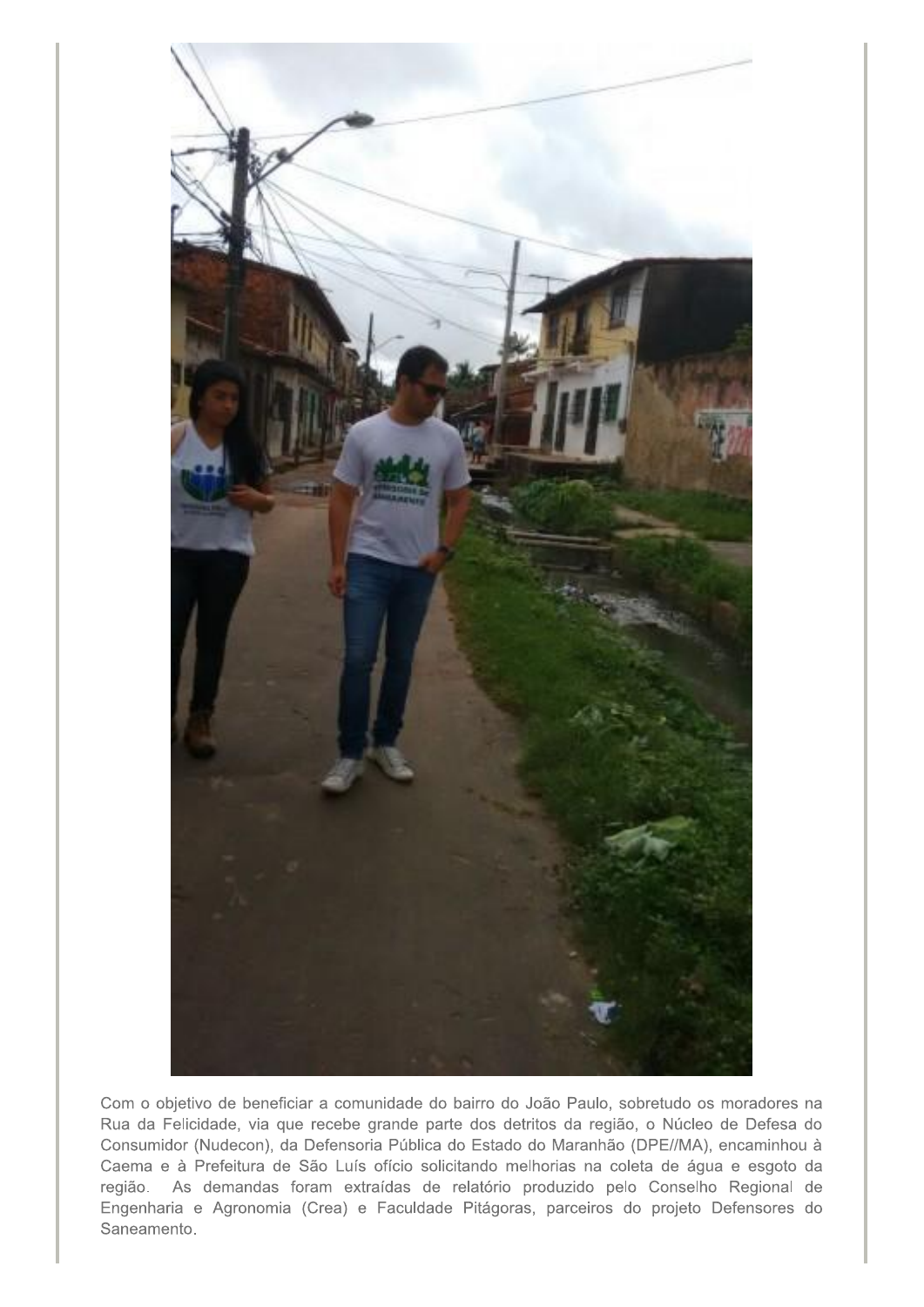Durante a vistoria, realizada em maio, alunos do curso de Engenharia Civil da Faculdade Pitágoras, sob a supervisão de técnicos do Crea/MA, visitaram diversas ruas do bairro identificando inúmeros problemas de esgotamento sanitário. "O maior problema se encontra na Rua da Felicidade, onde todo o esgoto e as águas pluviais são lançados diretamente numa vala existente no local, sem nenhum tipo de tratamento, o que causa enorme impacto ambiental", destacou o Defensor Público Associado Alberto Pessoa Bastos.

As instituições têm até 10 dias úteis para emitir resposta, sob pena de serem acionadas judicialmente por meio de Ação Civil Pública, obrigando-as a fazer as respectivas obras de melhorias. No documento enviado à Companhia de Saneamento Ambiental do Maranhão (Caema) e ao Executivo municipal, o Nudecon solicita a instalação de rede coletora de esgoto, que receba os resíduos através das caixas de inspeção de cada residência, bem como a construção de uma rede de drenagem profunda. Além disso, o esgoto deve ser destinado a uma estação de tratamento de efluentes mais próxima. Já as águas pluviais, segundo o estudo, podem ser lançadas no Rio Bacanga, pois são classificadas como águas de reuso. A prefeitura também deverá regularizar a coleta de lixo urbano na localidade que, segundo moradores, não está sendo realizada regulamente.

Fonte: Ascom DPE

30/06/2016 - Defensoria Pública da Bahia abre concurso público com cotas para negros e uso de nome social



A Defensoria Pública da Bahia (DPE-BA) publicou o edital para o concurso de defensor público nesta quarta-feira (29). O edital do certame foi aprovado pelo Conselho Superior da instituição. O concurso será realizado em quatro etapas: prova objetiva, prova discursiva de caráter específico, prova oral e avaliação de título. A Defensoria, pela primeira vez, vai destinar 30% das vagas para população negra, além de 5% para pessoas com deficiência. O concurso visa preencher 17 vagas e formar cadastro de reserva.

O concurso também aceitará nome social por travestis e transexuais. O valor da remuneração de um defensor público de classe inicial é de R\$ 20,4 mil. As inscrições deverão ser feitas pela internet entre os dias 6 de julho e 4 de agosto e o valor da inscrição é de R\$ 260,00. A primeira etapa do concurso está prevista para o dia 4 de setembro. Entre as exigências para concorrer a uma das vagas, está a comprovação de 3 anos de experiência jurídica na data da posse. Outra inovação do edital do concurso é a ênfase em matérias humanísticas como filosofia jurídica, sociologia jurídica e a aplicação da disciplina história da Bahia.

Para o defensor público geral, Clériston de Macêdo, com abertura do concurso, a instituição busca cumprir o que determina a Emenda Constitucional 80, "que é a interiorização da Defensoria Pública com mais defensores".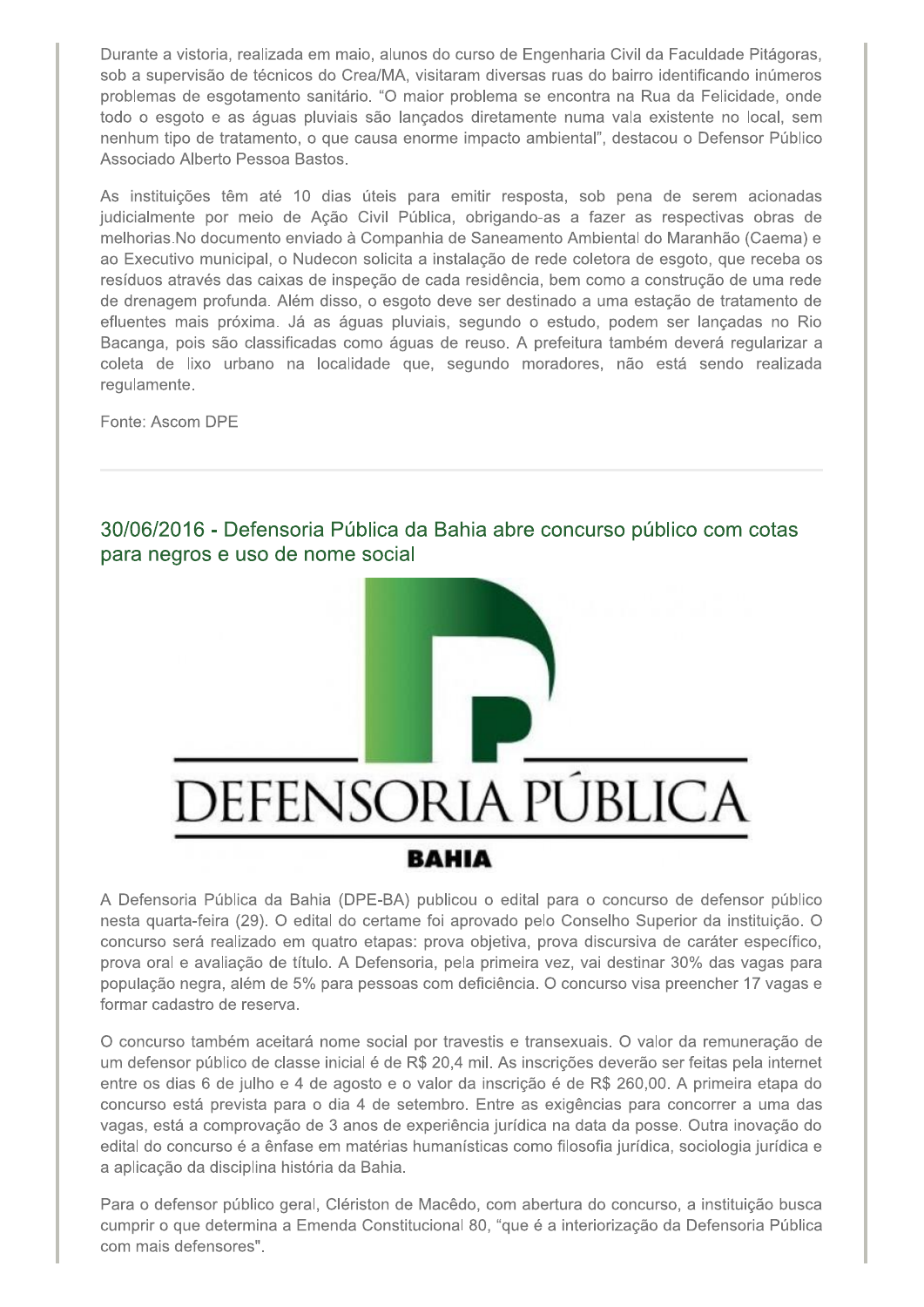## 30/06/2016 - CNJ lança programa para garantir assistência básica de saúde a presos



O Conselho Nacional de Justiça (CNJ) lançou, nesta terça-feira (28), o programa "Saúde Prisional", com o objetivo de garantir um padrão sanitário e de assistência social mínimo às pessoas em situação de privação de liberdade, assegurando-lhes o acesso universal às ações de assistência básica à saúde. Entre as medidas previstas no programa estão a definição de protocolos para avaliação da condição de saúde na entrada e na saída de qualquer pessoa no ambiente prisional, ações para a prevenção de doenças e acesso a tratamentos de saúde. Também serão implantadas ações específicas para garantir a saúde de gestantes e seus filhos, bem como medidas terapêuticas aos presos com transtorno mental e dependentes de drogas.

De acordo com o presidente do CNJ e do Supremo Tribunal Federal (STF), ministro Ricardo Lewandowski, o programa "Saúde Prisional" volta-se não apenas para a saúde dos presos, mas também de seus familiares e de toda a comunidade carcerária, inclusive os agentes penitenciários e suas famílias. "Em um sistema superlotado com 600 mil pessoas, é claro que a higidez física é extremamente precária e a situação de saúde é calamitosa, com elevados índices de tuberculose, Aids e doencas sexualmente transmissíveis que acabam refletindo na própria sociedade em função de visitas intimas de familiares", diz o presidente do CNJ. O ministro Lewandowski ressaltou que o programa pertence à série de ações iniciadas em sua gestão com objetivo de combater o estado inconstitucional de coisas do sistema prisional brasileiro, como as Audiências de Custódia, o Cidadania nos Presídios e o Sistema Eletrônico de Execução Unificada (SEEU).

#### Protagonismo dos juízes

Lewandowski ressaltou que o programa "Saúde Prisional" confere maior protagonismo para os juízes de execução, que terão agora a incumbência de cuidar da saúde dos presos. "Os juízes potencializarão nos espaços prisionais não apenas a rede que já existe do SUS, mas também a rede do sistema único de assistência social (SUAS)", diz o ministro. De acordo com o coordenador do Departamento de Monitoramento e Fiscalização do Sistema Carcerário e do Sistema de Execução de Medidas Socioeducativas do CNJ (DMF/CNJ), Luís Geraldo Lanfredi, o juiz vai ser o articulador das ações, partindo da perspectiva de que cada unidade prisional passa a ser um ponto referencial e geográfico em condições de poder integrar a rede tanto do SUS quanto do SUAS. "O que se pretende é que os espaços prisionais possam ser qualificados para serem realmente um lugar adequado para o recolhimento de pessoas que tem direitos e dignidade, viabilizando o cumprimento das finalidades dos escopos da Lei de Execução Penal e da própria Constituição Federal", diz Lanfredi.

#### Triagem na entrada e saída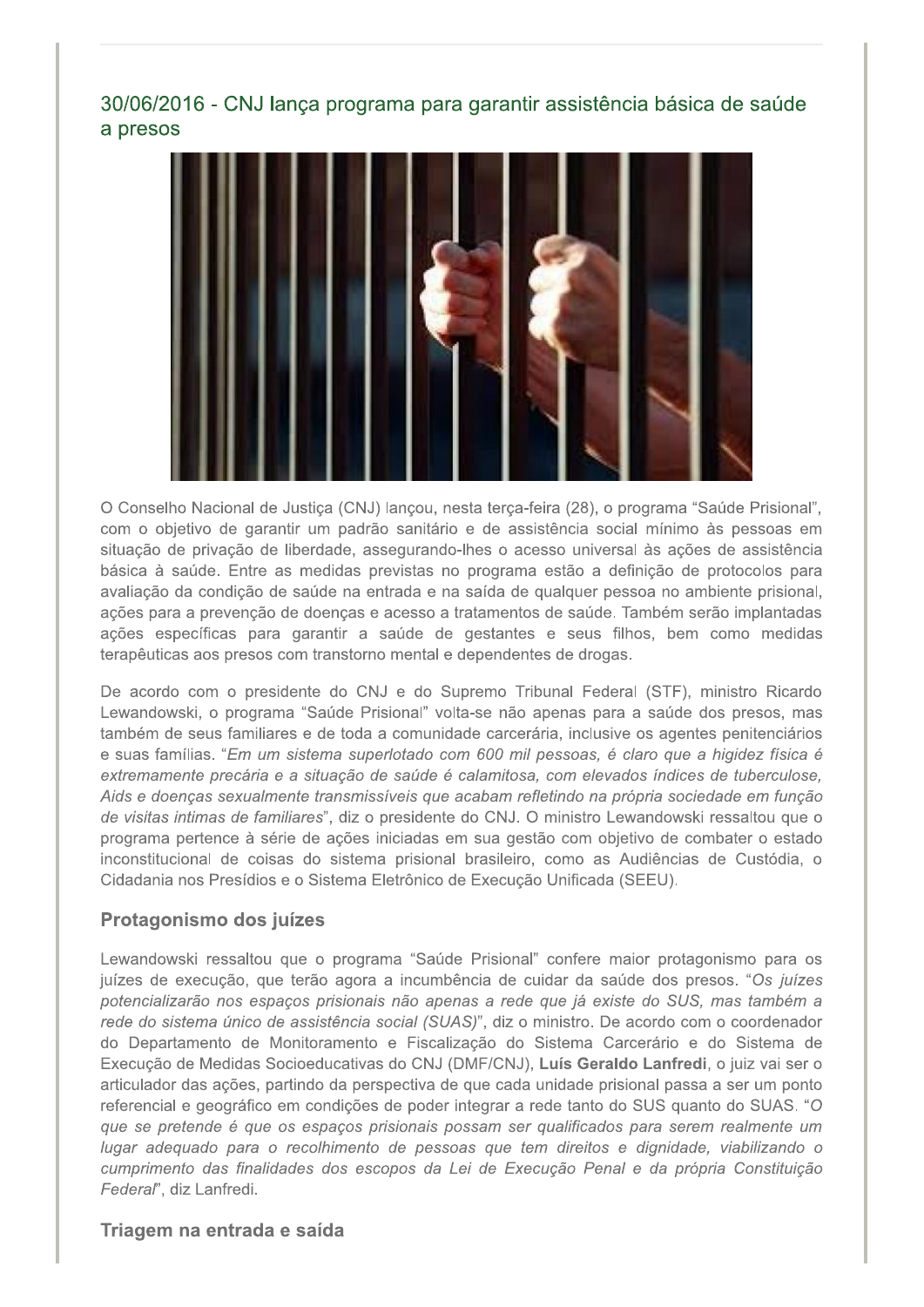Uma das ações previstas no programa "Saúde Prisional" é a definição de protocolos para a entrada (triagem e acolhimento), o cuidado e a saída (desinstitucionalização) de qualquer pessoa no ambiente prisional, mediante avaliação de sua condição de saúde, como forma de garantir os encaminhamentos devidos em cada caso. De acordo com o assessor do DMF/CNJ Marden Marques Soares Filho, desde o início a sentença judicial, o preso deve passar necessariamente pelo acolhimento de saúde, chamada anamnese (diagnóstico inicial) em que sejam ofertados exames para saber se há algum tipo de agravo, além da oferta de imunização. "Hoje isso acontece muito pouco e não necessariamente o preso passa pela triagem de saúde, já indo diretamente para a cela", diz Marques.

#### Saúde das mulheres e gestantes

Estão incluídas no "Saúde Prisional" orientações para atenção integral à saúde de mulheres, gestantes e mães em situação de privação de liberdade. Entre as medidas está, por exemplo, a obrigatoriedade da inclusão dessas mulheres nos sistemas de informação do câncer do colo do útero e de mama (SISCOLO) e de acompanhamento do programa de humanização no pré-natal e nascimento (SispreNatal). Também deverão ser criados fluxos de atendimentos especiais e prioritários, junto à rede de assistência social pública e demais órgãos de proteção, dos filhos das mulheres presas.

As previsões do programa embasam a resolução em elaboração pelo CNJ que vai estabelecer princípios e diretrizes para o acompanhamento das mulheres e gestantes presas, bem como seus filhos, com objetivo de impedir que esses sigam o caminho da criminalidade. "Historicamente temos uma dívida em relação às mulheres no sistema prisional, e precisamos nos envolver mais nas questões que dizem respeito também a maternagem", diz Marques.

#### Presos com transtorno mental

O programa "Saúde Prisional" prevê a aplicação de uma série de medidas terapêuticas às pessoas com transtorno mental em conflito com a lei e no tratamento dos dependentes de drogas. O programa prevê a construção de fluxos de acompanhamento dos processos de desinstitucionalização progressiva dos hospitais de custódia. De acordo com Margues, o objetivo é trazer o escopo da Lei n. 10.216 – a Lei Antimanicominal – escopo para dentro do sistema prisional, com a implantação de um modelo mais humanizado ao tratamento dessas pessoas.

#### **Política prisional**

O programa foi construído com base nas políticas do CNJ para o sistema prisional para o biênio 2015-2016, conforme a Portaria n. 16/2015, que determina o combate à cultura do encarceramento desnecessário e o estudo sobre as condições de saúde da população carcerária. O programa "Saúde Prisional" deve ocorrer por meio de parcerias entre o Poder Judiciário, o Poder Executivo e a sociedade civil, estando articulado em quatro eixos - "Universalização do Acesso à Saúde das Pessoas Privadas de Liberdade", "Saúde das Mulheres Privadas de Liberdade", "Medidas Terapêuticas Aplicáveis à Pessoa com Transtorno Mental em Conflito com a Lei", "Indicador CNJ de fiscalização e monitoramento da dignidade humana".

Fonte: Luiza Fariello / Agência CNJ de Notícias

30/06/2016 - Concurso DPE BA: Lançado edital com 17 vagas no cargo de Defensor Público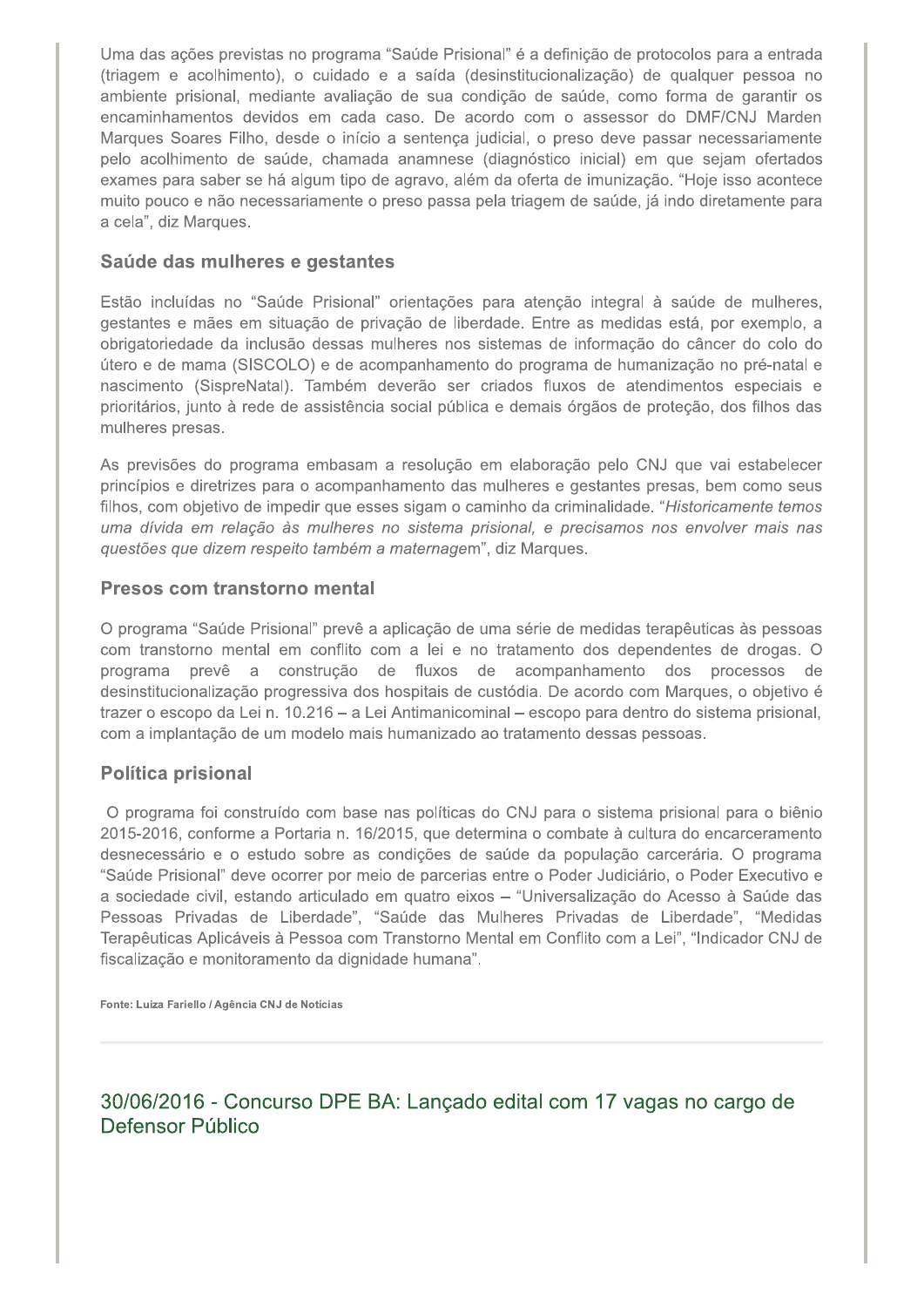

Foi divulgado nesta quarta-feira, 29, o edital do concurso da Defensoria Pública do Estado da Bahia (concurso DPE BA), que prevê o preenchimento de 17 vagas no cargo de Defensor Público de 1<sup>a</sup> Classe. As inscrições poderão ser realizadas das 10h do dia 6 de julho de 2016 até às 14h do dia 4 de agosto de 2016, através do site da organizadora, a FCC. A taxa é de R\$ 260,00.

Para concorrer, é necessário diploma de nível superior no curso de bacharelado em Direito, em escola oficial ou reconhecida, além de, na data da posse, comprovação de 3 anos de experiência jurídica.

A remuneração inicial do cargo será de R\$ 20.417,42 por uma jornada de trabalho de 40 horas semanais.

O concurso DPE BA terá quatro etapas: Prova Objetiva, Prova Discursiva de caráter específico, Prova Oral e Avaliação de Título. As provas objetivas serão aplicadas na data prevista de 04 de setembro de 2016 e todas as etapas serão realizadas na capital, Salvador (BA).

A validade do concurso DPE BA será de dois anos, a contar da data da publicação da homologação do resultado final, podendo ser prorrogado, por igual período, a critério da Defensoria Pública do Estado da Bahia.

### 28/06/2016 - CNJ abre inscrições de cursos à distância para a sociedade

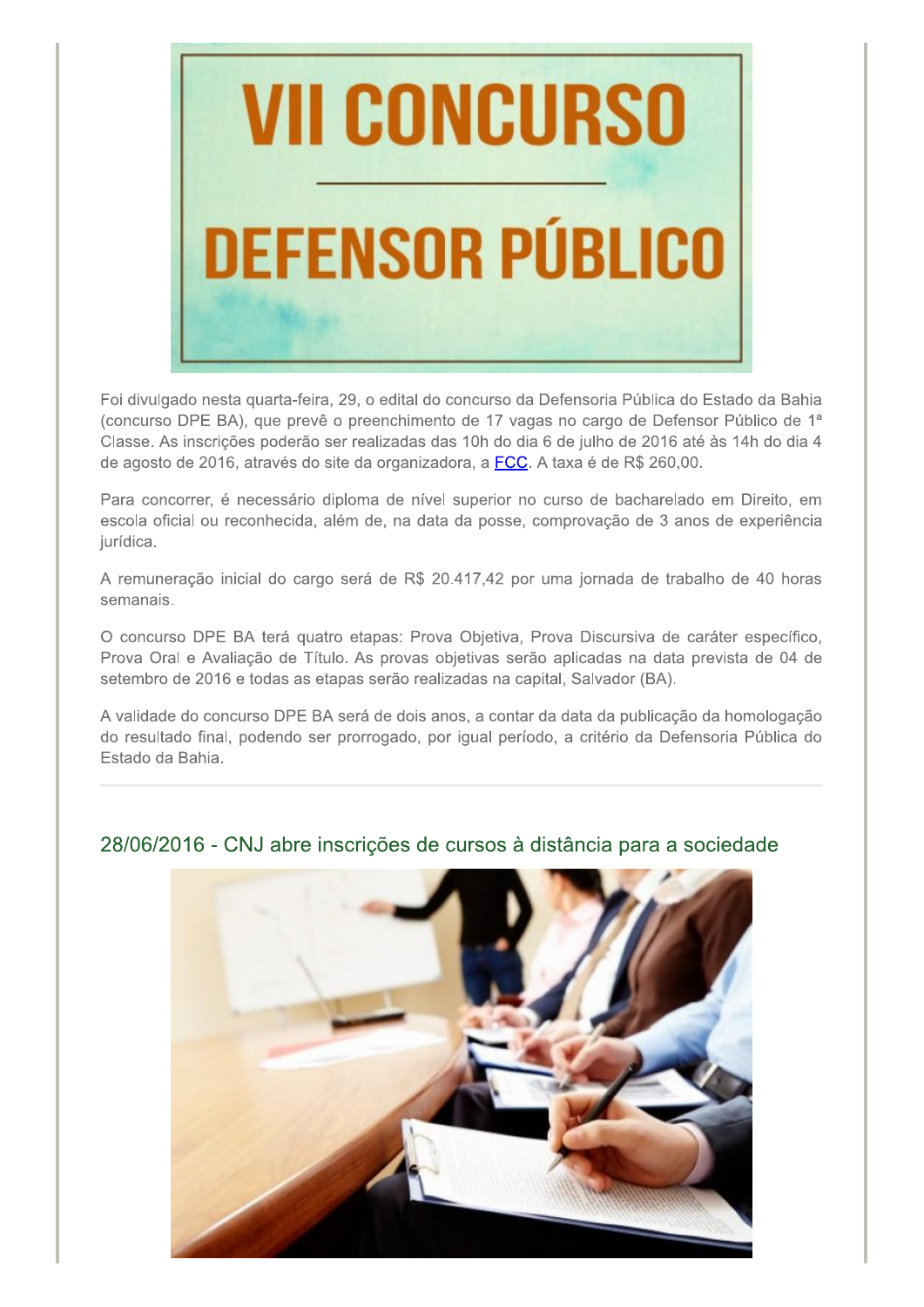O Conselho Nacional de Justiça, por meio de sua plataforma de educação à distância, está oferecendo nove cursos gratuitos para a sociedade, como Gestão Documental no Poder Judiciário, Improbidade Administrativa e Direito da Infância e Juventude.

Voltado para iniciantes, o aprendizado é autoinstrucional, ou seja, sem tutor. São disponibilizados textos, vídeos e conteúdos interativos, além de fórum para troca de mensagens entre os participantes. Quanto à carga horária, o período varia de cinco a 30 horas. É permitido o acesso a apenas um curso por vez.

Acesse e se inscreva:http://www.cnj.jus.br/formacao-e-capacitacao/cursos-abertos

### 28/06/2016 - Estudo mostra que 90% das audiências de custódia tratam de crimes patrimoniais e drogas



Os crimes contra o patrimônio, como roubo, furto e receptação, e o tráfico de entorpecentes respondem por mais de 90% dos casos de prisão em flagrante registrados em São Paulo nos 10 primeiros meses de implantação das audiências de custódia. A constatação faz parte de uma pesquisa apresentada pelo diretor do Instituto de Defesa do Direito de Defesa (IDDD) Hugo Leonardo, na última quinta-feira (23/6), no segundo dia do II Seminário sobre Tortura e Violência no Sistema Prisional e no Sistema de Cumprimento de Medidas Socioeducativas - Atuação do Poder Judiciário no Enfrentamento à Tortura, que acontece até esta sexta, no Supremo Tribunal Federal  $(STF)$ .

A pesquisa mostra ainda que 95% dos presos em flagrante que passaram pelas audiências de custódia naquele período eram homens, 61,67% são negros e 75% dos detidos concluíram apenas o ensino fundamental. Ainda de acordo com a pesquisa, 80% dos presos declararam não ter nenhuma renda mensal ou ganhos entre um e dois salários mínimos. Além disso, apenas 4,93% dos presos em flagrante contaram com a presença de advogado na delegacia de polícia, no momento da lavratura do auto de flagrante delito.

O estudo traz ainda dados importantes sobre a atuação dos órgãos de Justiça durante as audiências de custódia, no que diz respeito à verificação do tratamento dado ao preso após a prisão. Segundo a pesquisa, apenas 42% dos juízes que conduziram as audiências de custódia questionaram o preso sobre a ocorrência de tortura ou maus-tratos. O mesmo questionamento foi feito por promotores em apenas 1,36% dos casos e em 5,78% das audiências a pergunta partiu da defesa do próprio preso. "É escandaloso em uma audiência cujo propósito seja verificar justamente como se deu a prisão haver esse percentual de indagação a respeito desse tema", partindo de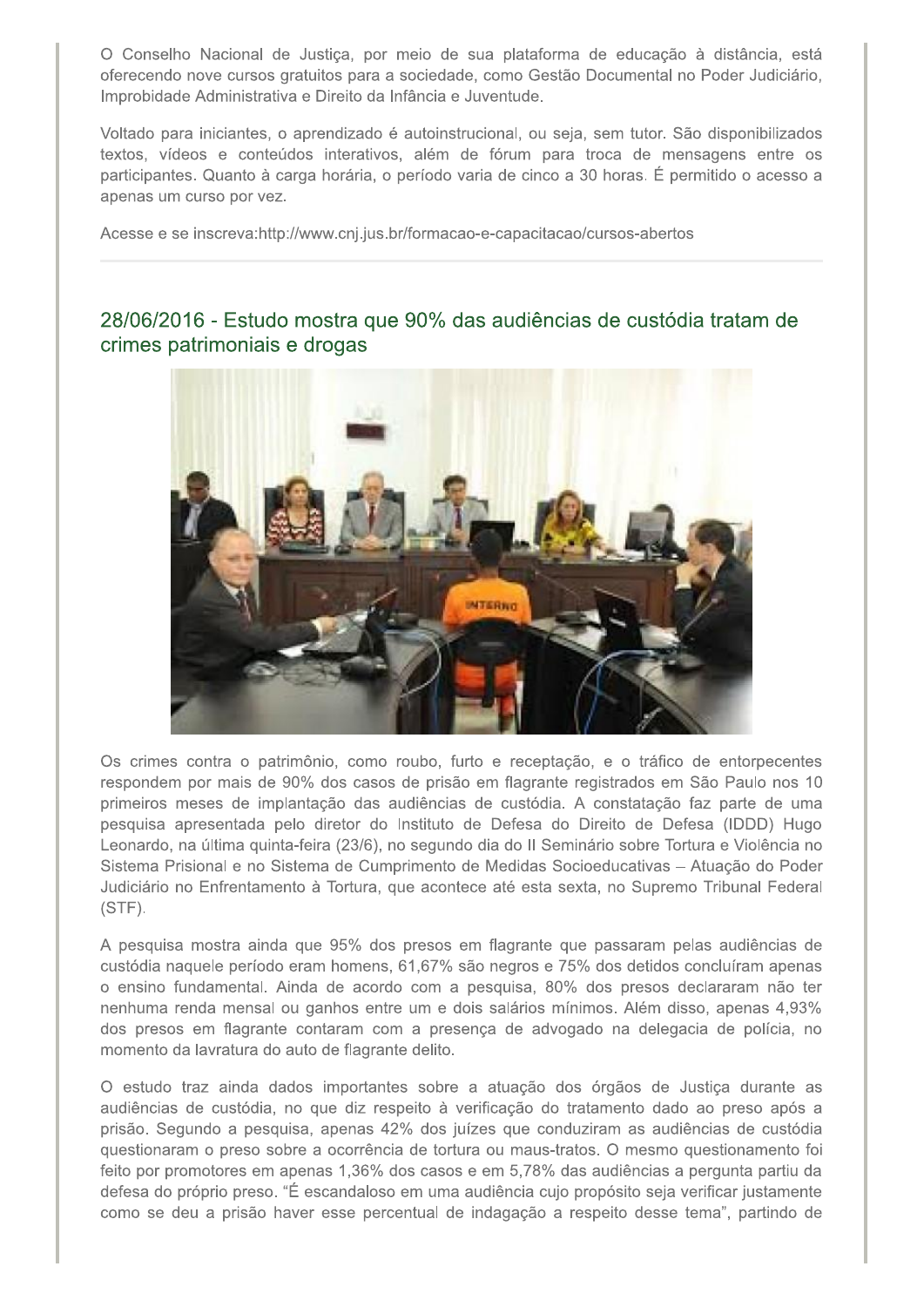quem for, afirmou o diretor do IDDD. Em 5% das audiências, a iniciativa de falar sobre o tratamento recebido após a prisão foi do próprio preso.

#### Policiais na sala

O diretor do IDDD teceu comentários, ainda, sobre algumas rotinas adotadas pelos tribunais e que podem inibir o relato de casos de tortura e maus-tratos, como a presença de policiais nas salas durante as audiências de custódia. "É obvio que na presença de policiais esse relato de tortura ficará prejudicado", afirmou. Há ainda situações em que, ao ouvir o relato de que houve maustratos, promotores advertiram o preso sobre a possibilidade de cometerem o crime de denunciação caluniosa. "É papel dos juízes, promotores e dos defensores evitar que esse tipo de influência externa ou forma de pressão iniba o relato de tortura e maus-tratos para que essas coisas venham às claras e possam ser evitadas", disse.

Hugo Leonardo defendeu maior atenção nas audiências de custódia para a definição de mecanismos que permitam ao preso falar na presença de juízes, promotores e defensores sem medo. Segundo o diretor do IDDD, em São Paulo já estão sendo discutidos procedimento para aprimorar a forma como deve ser feita o encaminhamento dessas denúncias. "Na minha opinião, a audiência de custódia é um instituto que confere um maior empoderamento ao magistrado. Espero que os tribunais possam cada vez mais se adequar a essa nova realidade e aprimorar esse instituto, que é tão importante para coibir esse tipo de prática", concluiu.

O Coordenador do Departamento de Monitoramento e Fiscalização do Sistema Carcerário e do Sistema de Medidas Socioeducativas (DMF) do CNJ, Luís Lanfredi, elogiou o trabalho de monitoramento feito pelo IDDD. "É uma pesquisa séria, que colheu os primeiros momentos da audiência de custódia, com todos os desafios e entraves trazidos por algo que é novo. De lá para cá, muita coisa já mudou e está se modificando. Estamos aprendendo a fazer e nos aprimorando todos os dias para realizar algo para o qual nunca fomos treinados. A Resolução 213 do CNJ e seus protocolos tem um papel relevante e está em condições de garantir uma atuação judicial qualificada nas audiências de custódia", disse o magistrado.

#### **Seminário**

O 2º Seminário sobre Tortura e Violência no Sistema Prisional e no Sistema de Cumprimento de Medidas Socioeducativas tem por objetivo fortalecer a atuação e o engajamento dos juízes na prevenção, identificação e combate à tortura, em especial quando detectadas em audiências de custódia. A ideia do evento é oferecer oficinas para treinamento específico e detalhado dos juízes e para troca de conhecimento sobre as experiências de cada tribunal. O evento é promovido pelo CNJ em parceria com a Secretaria de Direitos Humanos (SDH), a International Bar Association (IBA), a Associação para a Prevenção da Tortura e a Associação dos Magistrados Brasileiros  $(AMB)$ .

Fonte: Tatiane Freire/Agência CNJ de Notícias

28/06/2016 - Defensores Públicos Associados vencem jogo e estreiam novo uniforme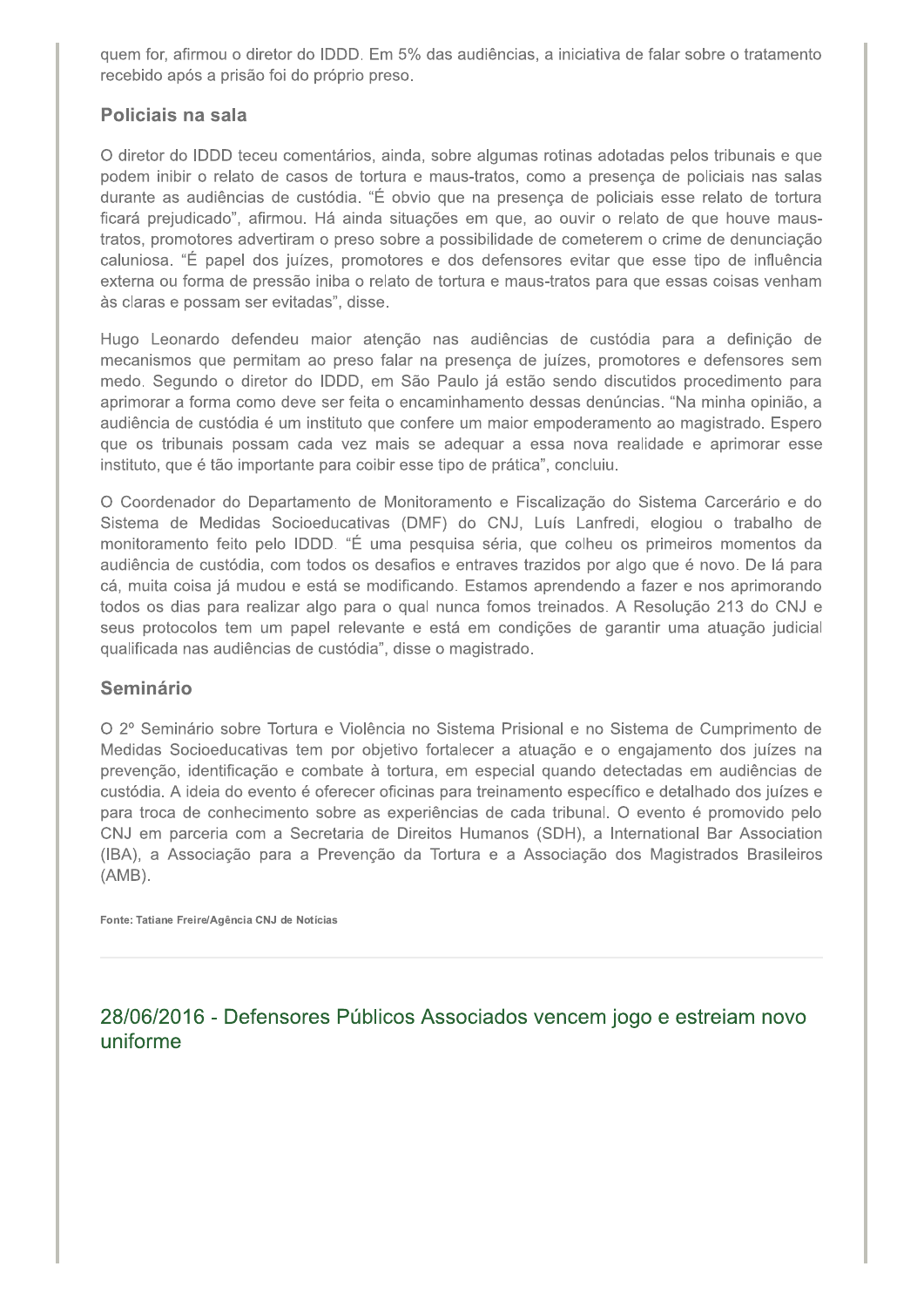

"Constantemente tem ocorrido jogos de futebol, gerando uma interação interpessoal e promovendo um momento de lazer, descontração e saúde, a exemplo do jogo ocorrido entre Defensores Públicos e Juízes na segunda feira, dia 27/06 na AMMA, oportunidade em que a Defensoria estreou seu novo uniforme, que foi adquirido com a participação da ADPEMA.

Após a partida que terminou com a vitória por 1x0 para a Defensoria, os jogadores encerraram a atividade com um bate papo descontraído."

## 28/06/2016 - Defensores Públicos Associados visitam as novas instalações da Apac em Viana